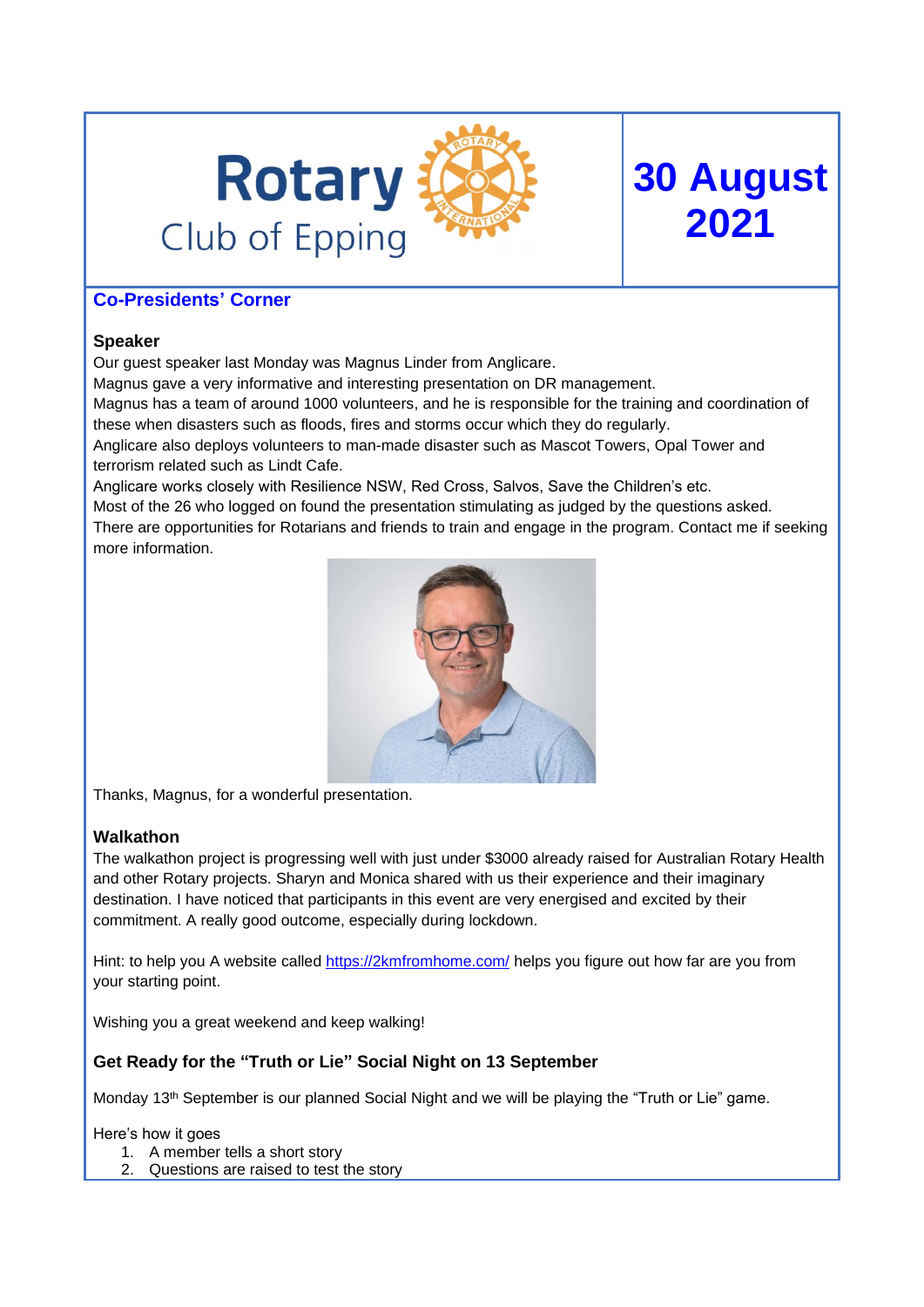- 3. Everyone will vote whether the story is the "truth" or it is a "lie"
- 4. The truth is finally revealed.

We will be asking for volunteers on the night, so be ready with good stories.

We look forward to hearing from you!

**Toula** 

### **Raffle Results**

- 1. Weekend for two to Werri Beach. Julie Thorp.
- 2. \$200 Rawson Restaurant gift voucher. Trevor McAlister.
- 3. Mixed dozen Epping Rotary Wine. Ian Stephenson.
- 4. \$100 Macquarie Shopping Centre Voucher. Janet Stacey.
- 5. \$100 Epping Hotel Voucher. Rob Toswill.
- 6. Bottle Veuve Cliquop Champagne. Minna Rana.

My thanks to the "Barrel Girls", Louise and Becky, and to all Club members who so generously supported the raffle enabling our Club to clear a profit in excess of \$5,000.

**Bruce**



# **What is Coming Up**

| Date                       | <b>Venue</b> | Organisation          | <b>Speaker</b> |
|----------------------------|--------------|-----------------------|----------------|
| 6th September              | Zoom         | Shine for Kids        | Andrew Kew     |
| 13th September             | Zoom         | Social Night          |                |
| 20th September             | Zoom         | Inner Wheel           | Robyn Mackey   |
| 27 <sup>th</sup> September | Zoom         | <b>Destiny Rescue</b> | Rachel Dunwell |
| 4 <sup>th</sup> October    |              | Holiday               |                |

### **Next Monday**



Our guest speaker on Monday will be Andrew Kew from SHINE for Kids. He will be speaking to us about the wonderful work this organisation does for young Australians affected by family member involvement in the criminal justice system.

Current estimates are that there are over 14,500 children affected by their parents' imprisonment in NSW in any one year. There are many more in Victoria, ACT, Queensland, and the rest of Australia.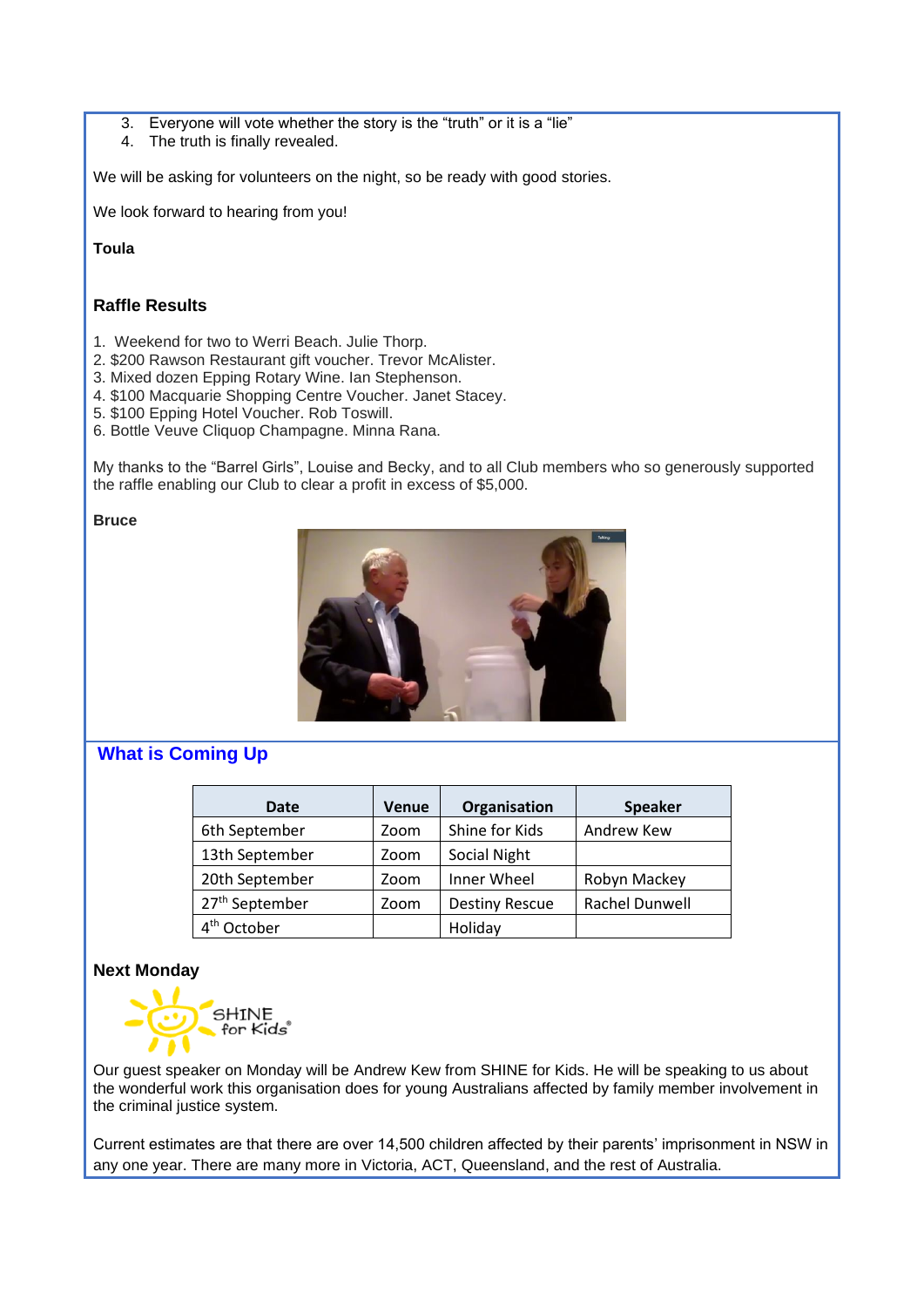These children are hidden in the community and can feel very isolated and stigmatised.

SHINE for Kids assists and supports children of prisoners to develop coping mechanisms and provides opportunities for these children to support each other. They support them and help create hope. They inspire them to reach their potential and empower them to succeed.

### **Walkathon – Monica's Virtual Walk in the USA**

Dear Family, Friends and Neighbours,

Monday was a lovely warm spring day for me to start my 100km Rotary Walkathon. I walked down my street and into the nearby 40-hectare Cumberland State Forest. This has always been a favourite place for me to walk with its scenic walking trails, native trees and shrubs, little creeks and an abundance of birdlife. This forest was established in 1939 so it is just one year older than me!

There have always been families and individuals enjoying the forest but yesterday a woman with a magnificent voice was singing operatic arias as she walked slowly along the Sensory Trail - an accessible walkway catering to people with disabilities and built by Geoff's Rotary Club, Carlingford, many years ago. Her lovely soprano voice carried well until the kookaburras took over, closely followed by noisy parrots and lorikeets.

My imaginary Walkathon started on the other side of the world, in Menomonie, Wisconsin USA where my family and I lived while Geoff studied at the University of Wisconsin's campus there in the 70s. Menomonie was a "university town", a little like Armidale in NSW. It was situated around the shores of Lake Menomin, a beautiful serene feature of the town. In winter this lake would freeze over to a significant depth so that the locals would drive across it rather than around it! Keen fisherman cut holes in the ice and pushed out their little huts over the holes so that they were cosy as they fished!

We were made very welcome by the local Rotary Club who had an unusual fundraiser. They would drive an old car onto the ice, tie it securely to a tree on land and would sell tickets in a real guessing competition to see on what date and exact time it would sink when the ice melted!

My actual walking will take place during the next month around my neighbourhood (which includes the Cumberland Forest) and my imaginary walk will be from Menomonie, Wisconsin to Minneapolis St Paul in Minnesota. On my first day I achieved 6 km (10,043 steps) - only 94km to go!

Thank you to those of you who have already sponsored my Rotary Walkathon or have planned to do so. These funds will be used for Mental Health research, vaccinations to eradicate Polio (Rotary International's major project) and other Rotary projects helping the disadvantaged in our community and abroad.

I have attached photos of our daughters, Gillian (4) and Carolyn (2) with us and our VW Campervan outside the university, and outside Grace Episcopal Church, of Geoff and me at a Rotary picnic in Wanaka Park in Menomonie and of me in the Cumberland Forest, West Pennant Hills.

Best wishes to you all.

Monica

0423 353 975 [savillem@bigpond.net.au](mailto:savillem@bigpond.net.au)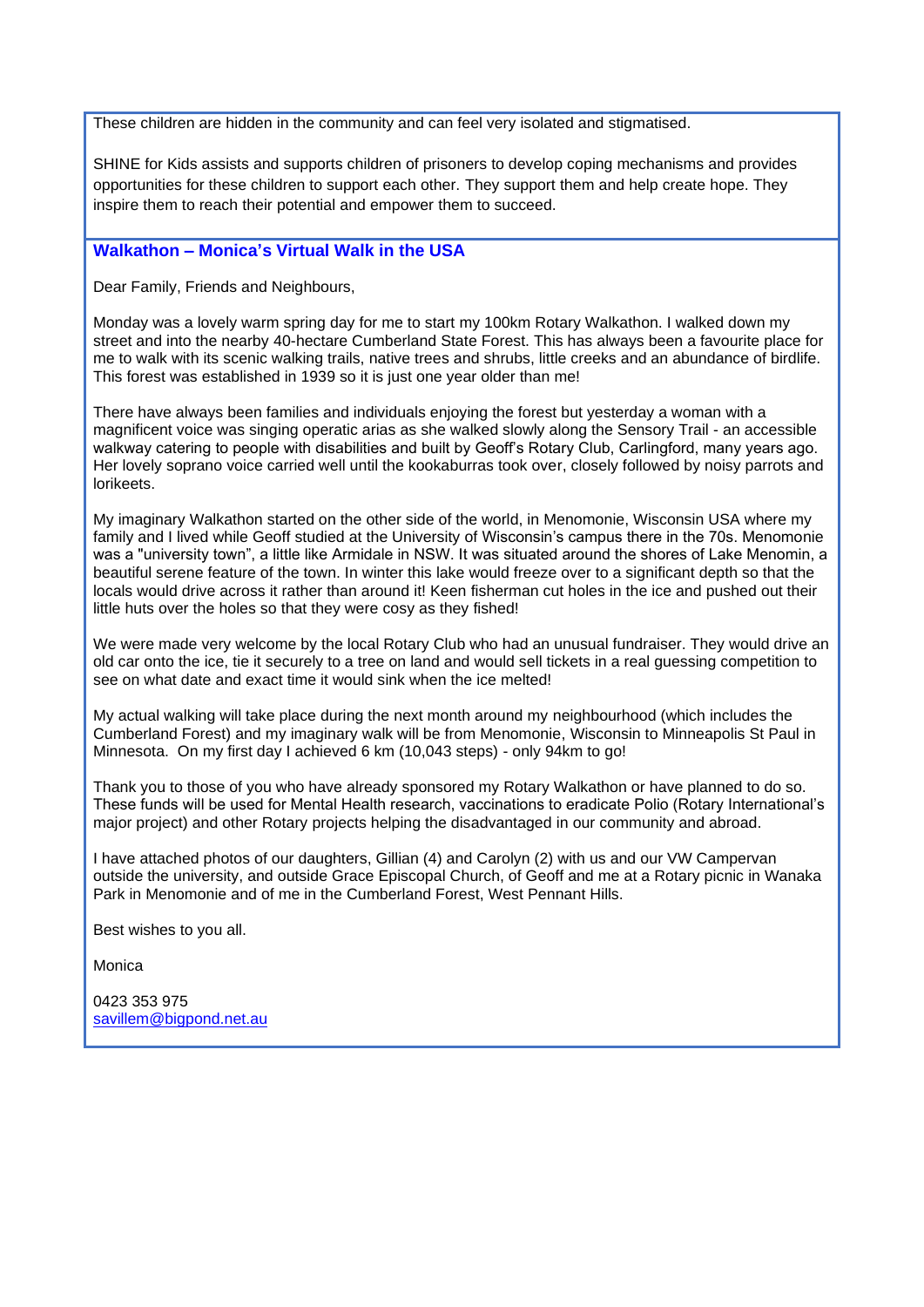

Grace Episcopal Church in the Fall - October 1972

Our VW Campervan in which we travelled all over the USA



A Rotary Picnic in Wanaka Park, Menomonie, Summer 1972

Monica entering Cumberland Forest from Oratava Avenue

### **District Governor's Message**

The new COVID phrase is 'be creative' and I have experienced Clubs' ability to rejuvenate their members and thrive through this difficult time, by safely meeting online, finding new ways to function, fundraise, continue to deliver projects and plan for future events when we can move more freely. The District team are working to ensure contactless delivery of directories to Club Presidents by Father's Day, to be distributed to their Committee Chairs. Thank you to those who are creating safe pathways for these limited-edition prints. A full PDF version is available [HERE.](https://www.rotarydistrict9685.org.au/page/district-directory)

#### **Beat the gloom. Jump on Zoom!**

We have visited 30 clubs online and continue to be enthused by your activities and high spirits. Tania and I have enjoyed attending many Club Sundowners where members socialise from the comfort of their lounge chairs with a glass or meetup for midday coffee catchups.

September is **Education and Literacy Month,** supported by The Rotary Foundation, funded by Clubs and Rotarians in District 9685.

Some D9685 Grants for Education approved 21-22 include:

| $\bullet$ | Nepean:          | School Support Program for Disadvantaged Families, Australia |  |
|-----------|------------------|--------------------------------------------------------------|--|
|           | Brisbane Waters: | Vocational Education, Nepal                                  |  |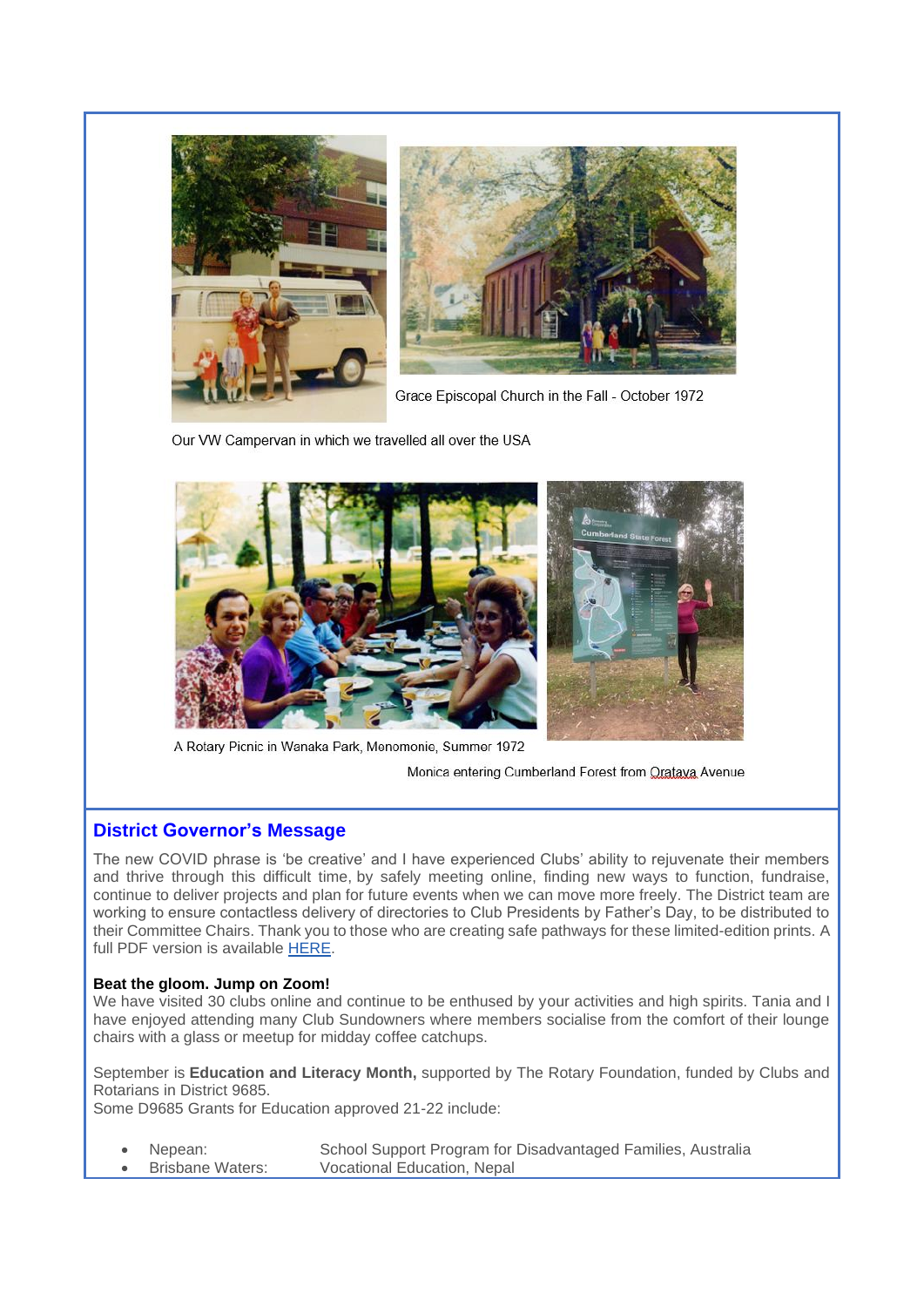- Chatswood Roseville: Scholarships for Students, Timor L'Este
- E Club Greater Sydney: Education equipment and supplies, Kenya
- Greater Hills: Youth InSearch, Australia

A list of all District and Global Grants is available [HERE.](https://www.rotarydistrict9685.org.au/sitepage/club-services-foundation) (view the links to Grant Activities.)

I would like to personally thank and welcome;

- 4 Paul Harris Society members (contributing USD \$1000 per/yr)
- 4 Major Donors who have stepped up to the next level

These generous Rotarians have helped D9685 be recognised as the leading contributor to The Rotary Foundation across Zone 8 as at the end of August 2021. The team is working towards Rotary Foundation month of November for a big boost in personal donations.

|                            |                        | For more information about how you can contribute to the Rotary Foundation please contact; |
|----------------------------|------------------------|--------------------------------------------------------------------------------------------|
| Major Donors and Bequests: | <b>PDG David Rands</b> | davidrands46@icloud.com                                                                    |
| Paul Harris Society:       | Allen Horrell          | ahorrell@optusnet.com.au                                                                   |
| Centurion program:         | Gavin Ralston          | gadr@bigpond.net.au                                                                        |

Finally, Bryan Bartlett, Membership Chair of Upper Blue Mountains Sunrise summed up the opportunity we have at this time to change lives.

#### **'Members need to be loved'**

Supporting each other is what Rotarians do well, please continue to reach out to your fellow members and friends and look after each other.

DG Lindsay n Tania **Lindsay May OAM District Governor 2021-2022**

## **September is Basic Education & Literacy Month**



September is Basic Education and Literacy Month. Rotary's goal is to empower communities to support basic education and Literacy, reduce gender disparity in education and increase adult literacy. World Literacy Day is coming up on September 8<sup>th</sup>. Literacy Day serves as a reminder of the Importance of Literacy for individuals and society. Let's get involved by – donating books, Time or Money and spreading the word on social media. Changing lives, support literacy projects. Read and share a story with your child / grandchildren. Read, Write, Empower.

#### **What is Rotary in education?**